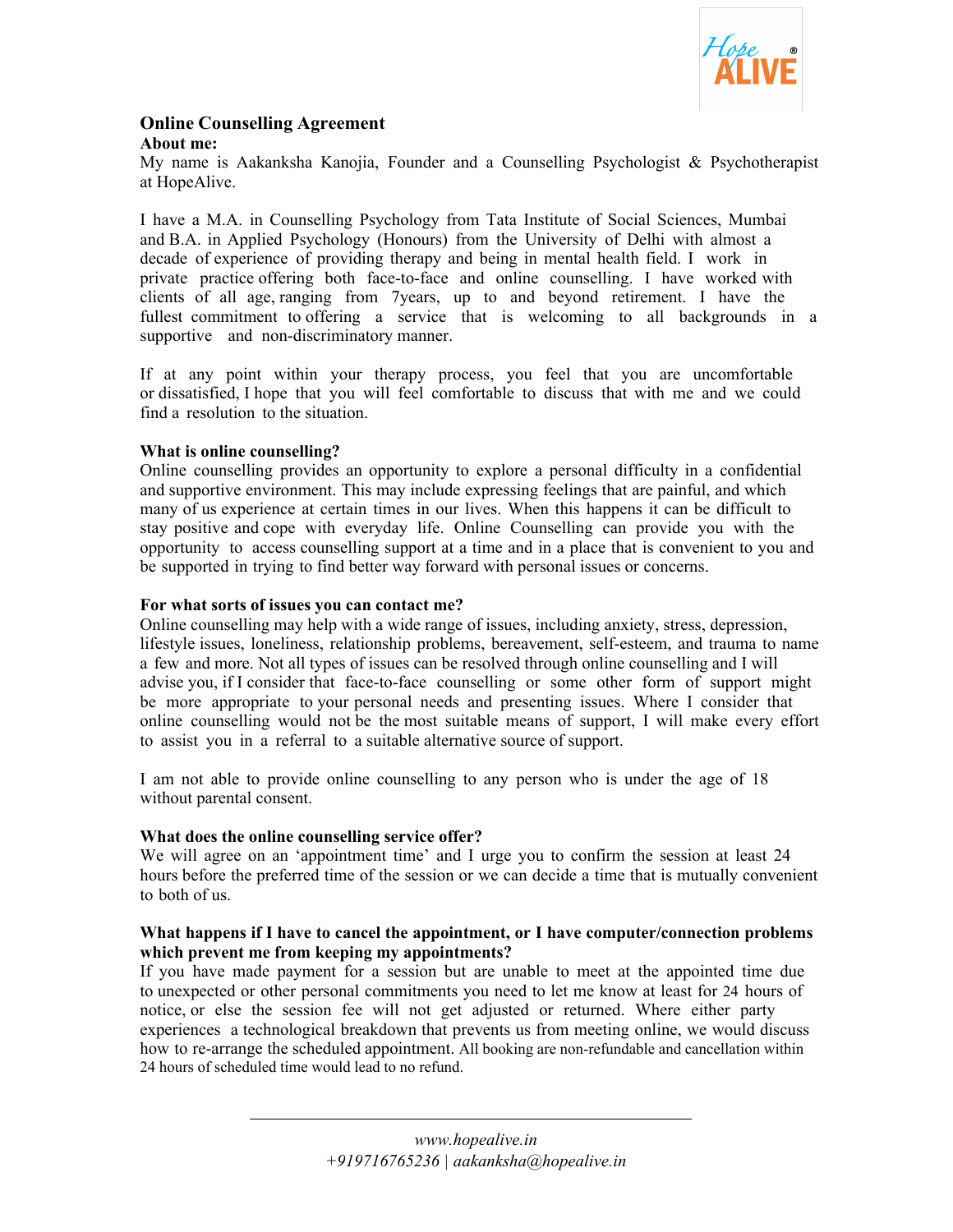

## **About the way I work!**

I will provide, to the best of my ability, online counselling and therapy that endeavour to create a supportive, non-judgmental environment in which you will be given time and space to understand and gain insight into your situation. This process can foster growth and lead to positive change in your life. I will not be in a position to offer advice but suggest and handhold you to make better choices for yourself.

There may be occasions where I may ask questions about what you have discussed with me. This may be to seek a clearer view of your difficulty or how much you understood during the sessions or to clarify any misinterpretations during our communication.

Online counselling is different to face-to-face counselling, as misinterpretations may occur due to a lack of facial expressions and tone of voice hence, I will encourage you to express how you are feeling with transparency.

## **Confidentiality and Security**

The copy of the signed agreement (signed by you and me) will be stored securely offline for a period of 5 years and then destroyed after this time. Electronic records of your session will be stored with HopeAlive for quality and review purposes, however, the recordings will be coded and anonymised for privacy purpose and shall not be shared with any external party.

However, I am legally bound to make the disclosure to the police/ law authorities or apex bodies, if a client reveals that they are at serious risk of causing harm to self or/and others. In addition, if at any point during the counselling you were in need of emergency support, I may ask for your consent to contact your Guardian/Parent/Concerned authorities /emergency service support nearest to where you will be in the time you need emergency support.

Maintaining the privacy of your personal and sessions details online while taking session(s) with a counsellor

Please ensure that you have or secure a computer and emails against unauthorised viewing by third parties. This may include adopting the use of password protection for all personal email accounts and documents etc. It is recommended that you do not engage in online counselling using a public computer where the content of exchanges could be viewed by others in close proximity.

## **Guidelines for emergency contact**

Online counselling cannot provide an emergency service for clients.

In the event of an emergency arising whilst you are engaged in online work, I will discuss with you the appropriate support that you could access during this period.

If you found yourself in a major crisis and were considering serious self-harm it would be vital to get immediate help. This could include contacting your Guardian/Parent, or your nearest accident and emergency service.

This agreement shall be construed and governed in all respects in accordance with the laws of the Government of India and any dispute or differences in relation to this agreement shall be subject to the exclusive jurisdiction of the Indian Courts.